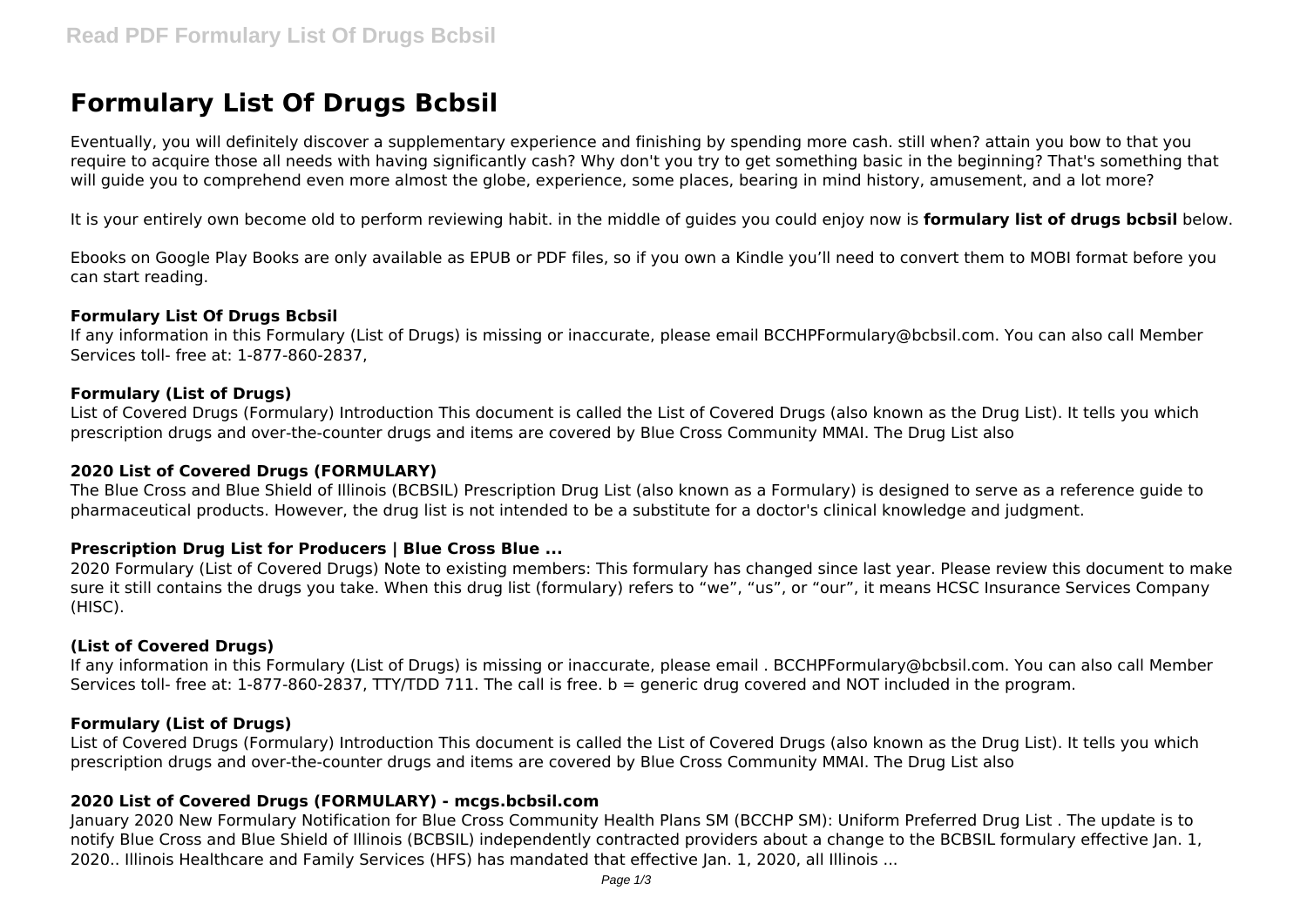## **New Formulary Notification for Blue Cross Community Health ...**

The drug lists below are used for BCBSIL health plans that are offered through your employer. If your company has 51 or more employees, your prescription drug benefits through BCBSIL may be based on one of the following drug lists.These drug lists are a continually updated list of covered drugs.

## **Prescription Drug Lists | Blue Cross and Blue Shield of ...**

Prescription Drugs. Blue Cross and Blue Shield of Illinois (BCBSIL) offers a wide range of prescription drug plans for our clients. For account specific information on plans, call your BCBSIL representative. You can also learn more about our prescription drug benefits by following the links below. Prescription Drug List (Formulary) Pharmacy Finder

## **Prescription Drugs - Blue Cross Blue Shield of Illinois**

New Formulary Notification for Blue Cross Community Health PlansSM (BCCHPSM): Uniform Preferred Drug List The update is to notify Blue Cross and Blue Shield of Illinois (BCBSIL) independently contracted providers about a change to the BCBSIL formulary effective Jan. 1, 2020.

## **Blue Review January 2020 - bcbsil.com**

QL (2 canisters/30 days) fluticasone propionate nasal susp 50 mcg/act. \$0(1) QL (1 bottle/30 days) FLUTICASONE PROPIONATE/SALMETEROL fluticasone-salmeterol aer powder ba 55-14 mcg/act. \$0(1) QL (1 inhaler/30 days) FLUTICASONE PROPIONATE/SALMETEROL - fluticasone-salmeterol aer powder ba 113-14 mcg/act.

# **2018 FORMULARY (List of Covered Drugs)**

List of Covered Drugs (Formulary) Introduction This document is called the List of Covered Drugs (also known as the Drug List). It tells you which prescription drugs and over-the-counter drugs and items are covered by Blue Cross Community MMAI. The Drug List also

# **2019 List of Covered Drugs (FORMULARY)**

A Medicare Part D drug list (Formulary) is a list of drugs covered by a plan. Formularies are developed to meet the needs of most members based on the most commonly prescribed drugs, including certain prescription drugs that Medicare requires that we cover.

# **Medicare Part D Formulary List and Drug Costs | SilverScript**

If you're new to our plan, you may be taking medications that are not covered. Find out how to transition your medications to Blue Cross MedicareRx. This page may have documents that can't be read by screen reader software. For help with these documents, please call 1-877-774-8592.

# **Drug Plan Transition | Blue Cross and Blue Shield of Illinois**

DRUGS (FORMULARY) This is a list of drugs that members can get in Blue Cross Community MMAI. • Blue Cross Community MMAI is a health plan that contracts with both Medicare and Illinois Medicaid to provide benefits of both programs to enrollees. • The List of Covered Drugs and/or pharmacy and provider networks may change throughout the year.

# **LIST OF COVERED DRUGS (FORMULARY) FOR 2017**

FLOVENT DISKUS - fluticasone propionate aer pow ba 250 mcg/ blister. 3. QL (4 inhalers/30 days) FLOVENT HFA - fluticasone propionate hfa inhal